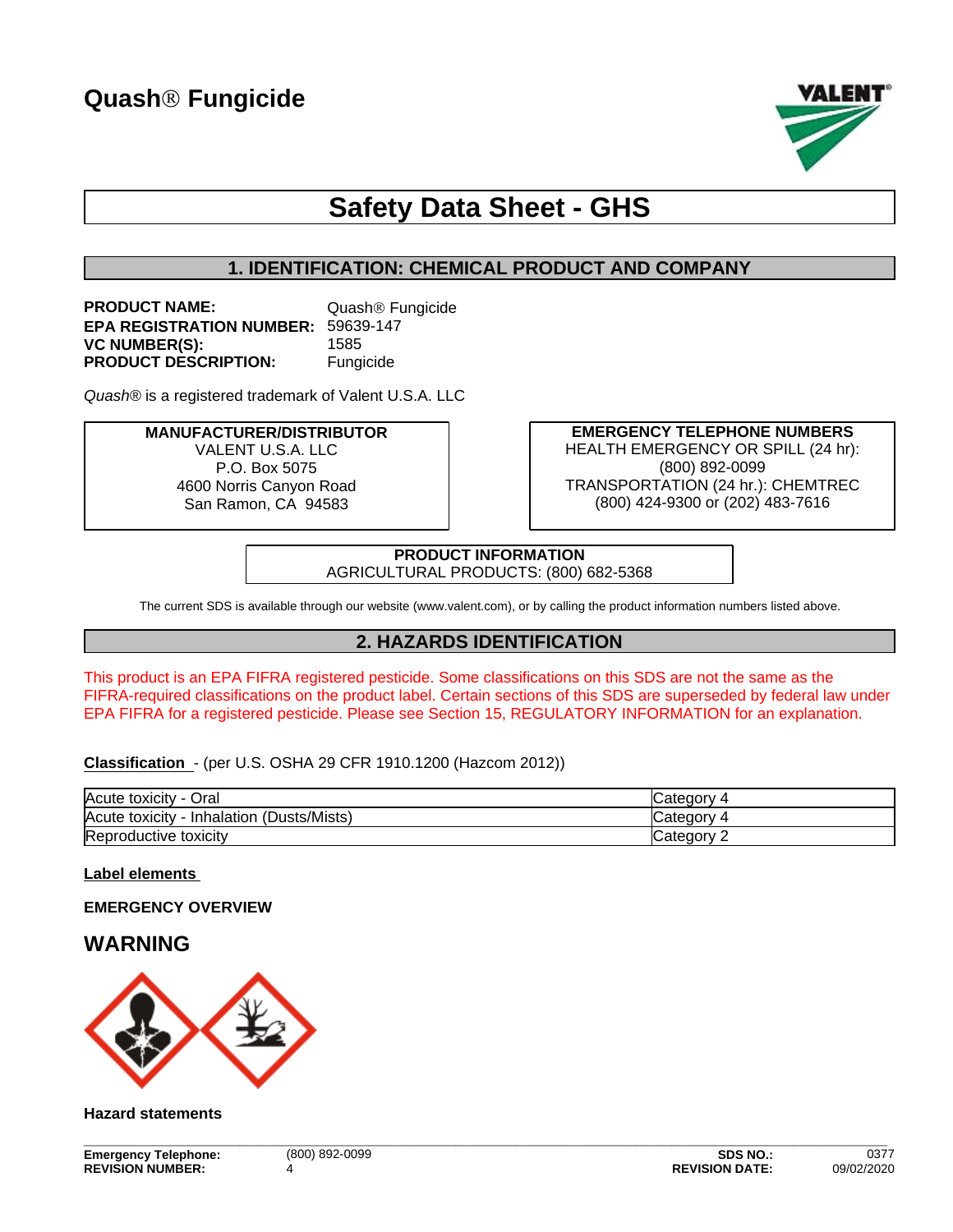Harmful if swallowed Harmful if inhaled Suspected of damaging fertility or the unborn child

#### **Precautionary statements**

#### **Prevention**

Obtain special instructions before use Do not handle until all safety precautions have been read and understood Use personal protective equipment as required.<br>Avoid contact with eyes and skin Wash face, hands and any exposed skin thoroughly after handling Do not eat, drink or smoke when using this product Avoid breathing dust/fume/gas/mist/vapors/spray Use only outdoors or in a well-ventilated area

#### **Response**

IF EXPOSED OR CONCERNED: Get medical advice/attention **Eyes** IF IN EYES: Rinse cautiously with water for several minutes. Remove contact lenses, if present and easy to do. Continue

rinsing. **Skin** IF ON SKIN: Gently wash with plenty of soap and water.

**Inhalation** IF INHALED: Remove victim to fresh air and keep at rest in a position comfortable for breathing. Call a POISON CENTER or doctor/physician if you feel unwell.

**Ingestion** IF SWALLOWED: Rinse mouth. Call a POISON CENTER or doctor/physician if you feel unwell.

**FIRE** None.

**Spill** None.

#### **Storage**

Store locked up

#### **Disposal**

Dispose of contents/container to an approved waste disposal plant

#### **Hazards not otherwise classified (HNOC) Other Information**

• Toxic to aquatic life with long lasting effects

For information on Transportation requirements, see Section 14.

# **3. COMPOSITION/INFORMATION ON INGREDIENTS**

| Chemical<br>name | <b>CAS No.</b>   | Weight-% | <b>SECRET</b><br><b>TRADE</b> |
|------------------|------------------|----------|-------------------------------|
| Metconazole      | 125116-23-6      |          |                               |
| Others           | CAS#s<br>/arious | ு⊤       |                               |

Other ingredients, which may be maintained as trade secrets, are any substances other than an active ingredient contained in this product. Some of these may be hazardous, but their identities are withheld because they are considered trade secrets. The hazards associated with the otheringredients are addressed in this document. Specific information on other ingredients for the management of exposures, spills, or safety assessments can be obtained by a treating physician or nurse by calling **(800) 892-0099** at any time.

# **4. FIRST AID MEASURES**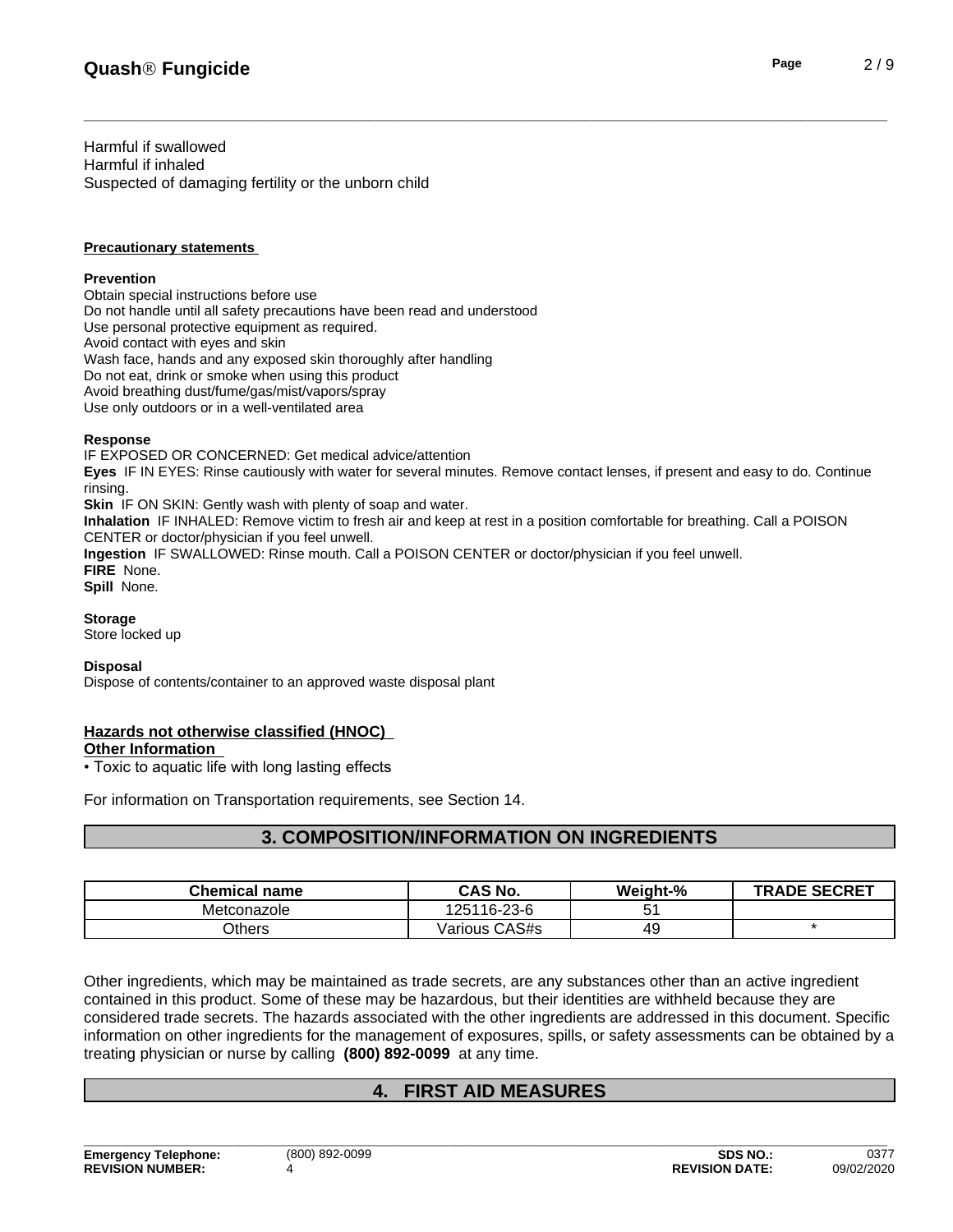#### **EMERGENCY NUMBER (800) 892-0099**

Have the product container or label with you when calling a poison control center or doctor, or going for treatment. You may also contact **1-800-892-0099** for emergency medical treatment information.

#### **EYE CONTACT:**

Hold eye open and rinse slowly and gently with water for 15-20 minutes. Remove contact lenses, if present, after the first 5 minutes, then continue rinsing eye. Call a poison control center or doctor for treatment advice.

#### **SKIN CONTACT:**

Take off contaminated clothing. Rinse skin immediately with plenty of water for 15-20 minutes. Call a poison control center or doctor for treatment advice.

#### **INGESTION:**

Call a poison control center or doctor immediately for treatment advice. Have person sip a glass of water if able to swallow. DO NOT induce vomiting unless told to do so by the poison control center or doctor. Do not give anything to an unconscious person.

#### **INHALATION:**

**Flash point °C**

Move person to fresh air.If person is not breathing, call 911 or an ambulance, then give artificial respiration, if possible. Call a poison control center or doctor for further treatment advice.

#### **NOTES TO PHYSICIAN:**

None

# **5. FIRE FIGHTING MEASURES**

| <b>FIASH DUILL U</b>                        |                                               |                |  |
|---------------------------------------------|-----------------------------------------------|----------------|--|
| Flash point °F                              | Not applicable                                |                |  |
| <b>AUTOIGNITION:</b>                        | No data available                             |                |  |
| <b>EXTINGUISHING MEDIA:</b>                 | Water fog, carbon dioxide, foam, dry chemical |                |  |
| <b>FLAMMABLE LIMITS IN AIR - LOWER (%):</b> |                                               | Not applicable |  |
| FLAMMABLE LIMITS IN AIR - UPPER (%):        |                                               | Not applicable |  |
| <b>NFPA RATING:</b>                         |                                               |                |  |
| Health:                                     |                                               |                |  |
| Flammability:                               |                                               |                |  |
| Reactivity:                                 | 0                                             |                |  |
| Special:                                    | None                                          |                |  |

(Least-0, Slight-1, Moderate-2, High-3, Extreme-4). These values are obtained using professional judgement. Values were not available in the guidelines or published evaluations prepared by the National Fire Protection Association, NFPA.

**FIRE FIGHTING INSTRUCTIONS:** Products of combustion from fires involving this material may be toxic. Avoid breathing smoke and mists. Avoid personnel and equipment contact with fallout and runoff. Minimize the amount of water used for fire fighting. Do not enter any enclosed area without full protective equipment, including self-contained breathing equipment. Contain and isolate runoff and debris for proper disposal. Decontaminate personal protective equipment and fire fighting equipment before reuse.

**HAZARDOUS DECOMPOSITION PRODUCTS:** During a fire, smoke may contain the original material in addition to combustion products of varying composition which may be toxic and/or irritating. Possible generation of hydrochloric acid, hydrogen cyanide, carbon monoxide and oxides of nitrogen.

# **6. ACCIDENTAL RELEASE MEASURES**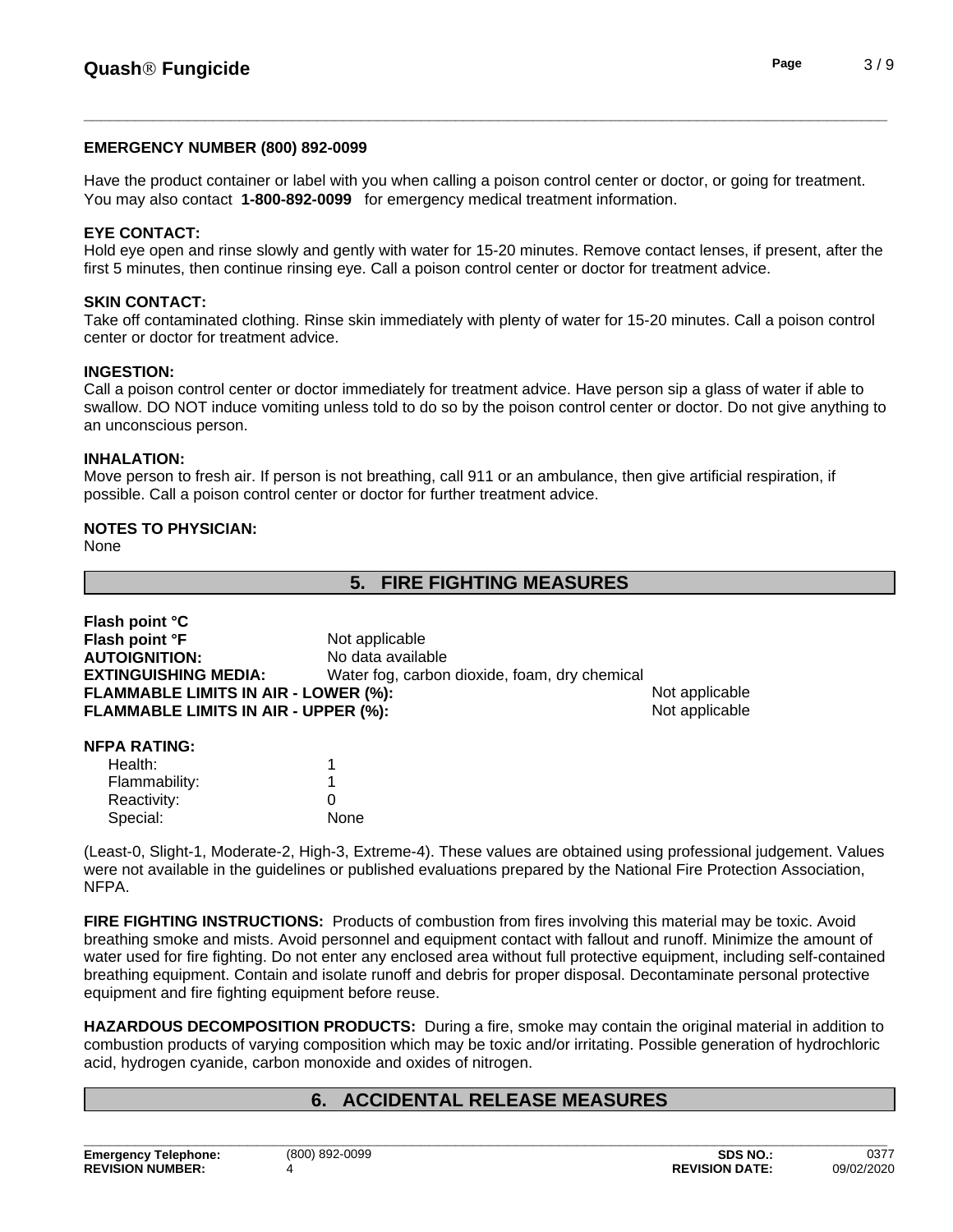#### **VALENT EMERGENCY PHONE NUMBER: (800) 892-0099 CHEMTREC EMERGENCY PHONE NUMBER: (800) 424-9300 OBSERVE PRECAUTIONS IN SECTION 8: PERSONAL PROTECTION**

Stop the source of the spill if safe to do so. Contain the spill to prevent further contamination of the soil, surface water, or ground water. For additional spill response information refer to the North American Emergency Response Guidebook.

**UN/NA NUMBER:** Not applicable **EMERGENCY RESPONSE GUIDEBOOK NO.:** Not applicable

#### **FOR SPILLS ON LAND:**

**CONTAINMENT:** Reduce airborne dust. Avoid runoff into storm sewers or other bodies of water. Contain spilled liquids with dry sorbents.

**CLEANUP:** Clean up spill immediately. Vacuum or sweep up material and place in a chemical waste container. Wash area with soap and water. Pick up wash liquid with additional absorbent and place in a chemical waste container.

#### **FOR SPILLS IN WATER:**

**CONTAINMENT:** This material will disperse or dissolve in water. Stop the source of the release. Contain and isolate to prevent further release on to soil or into surface water.

**CLEANUP:** Clean up spill immediately. Absorb spill with inert material. Remove contaminated water for treatment or disposal.

# **7. HANDLING AND STORAGE**

#### **END USER MUST READ AND OBSERVE ALL PRECAUTIONS ON PRODUCT LABEL.**

#### **HANDLING:**

Avoid contact with eyes, skin or clothing. Wash hands before eating, drinking, chewing gum, using tobacco or using the toilet. Wear protective clothing and equipment when handling this product. Goggles or protective eyeware, gloves, long-sleeved shirt, long pants, socks and shoes are appropriate. Remove contaminated clothing and shoes immediately. Then wash thoroughly and put on clean clothing.

#### **STORAGE:**

Keep container tightly closed. Do not put concentrate into food or drink containers. Do not dilute concentrate in food or drink containers. Do not store or transport near food or feed. Do not use or store in or around the home. Keep pesticide in original container only. Store in a cool, dry secure place. Store in a well ventilated area.

# **8. EXPOSURE CONTROLS/PERSONAL PROTECTION**

#### **END USER MUST READ AND OBSERVE ALL PRECAUTIONS ON PRODUCT LABEL.**

**EYES & FACE:** Do not get this material in your eyes. Eye contact can be avoided by wearing protective eyewear.

**RESPIRATORY PROTECTION:** Use this material only in well ventilated areas. If ventilation is not adequate to keep airborne concentrations below recommended exposure standards, approved respiratory protection should be worn.

**SKIN & HAND PROTECTION:** Avoid contact with skin or clothing. Skin contact can be minimized by wearing protective clothing including gloves.

**ENGINEERING CONTROLS:** Eyewash and safety shower equipment should be available. Local exhaust ventilation should be used in areas without good cross ventilation.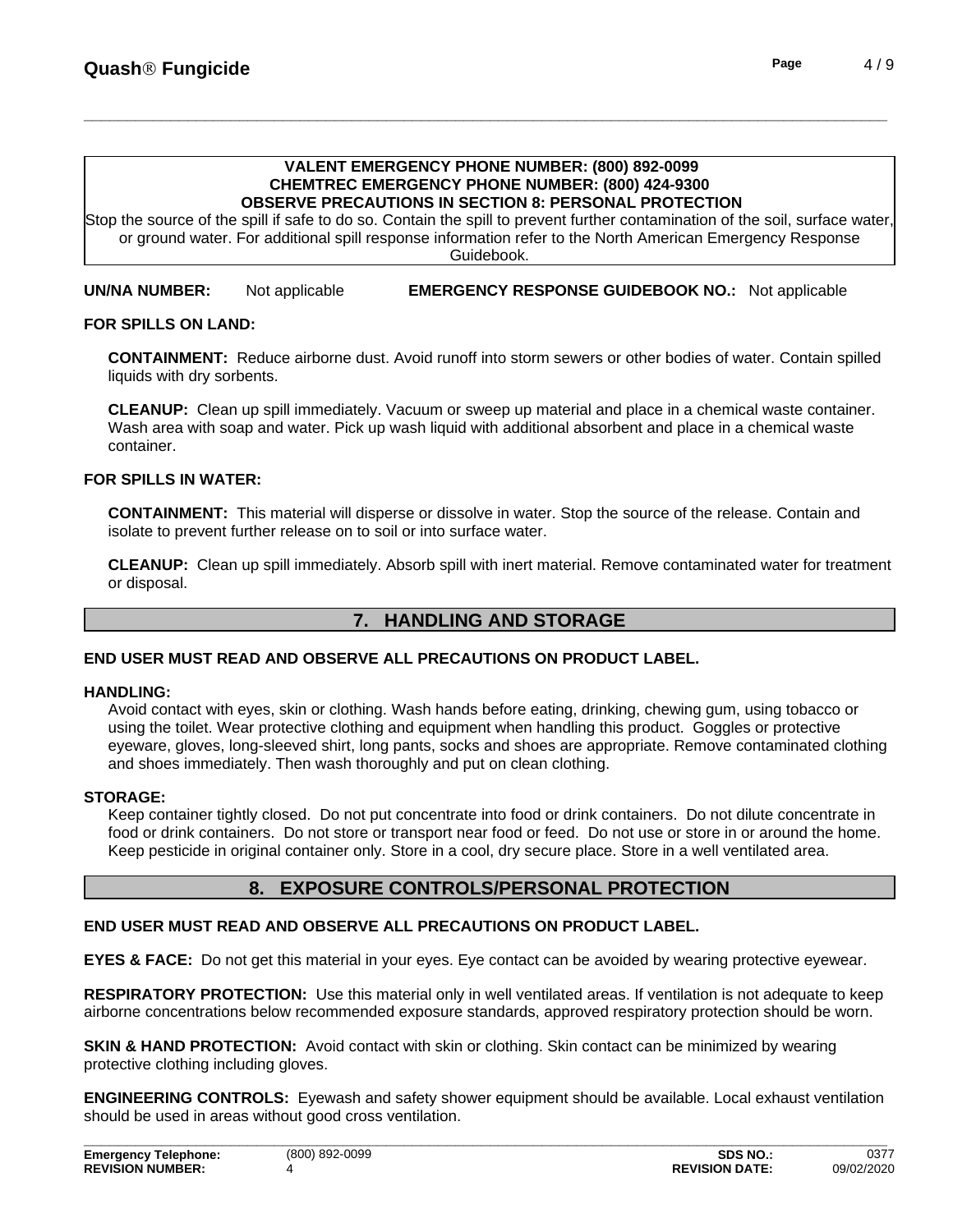#### **EXPOSURE LIMITS**

| <b>Chemical name</b> | <b>ACGIH Exposure Limits</b> | <b>OSHA Exposure Limits</b> | <b>Manufacturer's Exposure</b><br>Limits |
|----------------------|------------------------------|-----------------------------|------------------------------------------|
| Metconazole          | None                         | None                        | None                                     |
| Others               | None                         | None                        | None                                     |

# **9. PHYSICAL AND CHEMICAL PROPERTIES**

| <b>Physical state</b>               | Solid                        |                       |                              |                          |
|-------------------------------------|------------------------------|-----------------------|------------------------------|--------------------------|
| Appearance                          | Granules                     | Odor                  |                              | No information available |
| Color                               | Dark brown                   | <b>Odor threshold</b> |                              | No information available |
| <b>PROPERTIES</b>                   | <b>Values</b>                |                       | Remarks • Method             |                          |
| рH                                  | $8 - 9 @ 25° C$              |                       | 1% (w/v) suspension in water |                          |
| <b>Melting point/freezing point</b> | No information available     |                       |                              |                          |
| <b>Boiling point/boiling range</b>  | No information available     |                       |                              |                          |
| <b>Flash point</b>                  | No information available Not |                       |                              |                          |
|                                     | applicable                   |                       |                              |                          |
| <b>Evaporation rate</b>             | No information available     |                       |                              |                          |
| <b>Flammability (solid, gas)</b>    | No information available     |                       |                              |                          |
| <b>Flammability Limits in Air</b>   |                              |                       |                              |                          |
| <b>Upper flammability limits</b>    | Not applicable               |                       |                              |                          |
| Lower flammability limit            | Not applicable               |                       |                              |                          |
| Vapor pressure                      | No information available     |                       |                              |                          |
| Vapor density                       | No information available     |                       |                              |                          |
| <b>Specific Gravity</b>             | No information available     |                       |                              |                          |
| <b>Water solubility</b>             | Dispersible in water         |                       |                              |                          |
| Solubility in other solvents        | No information available     |                       |                              |                          |
| <b>Partition coefficient</b>        | No information available     |                       |                              |                          |
| <b>Autoignition temperature</b>     | No information available     |                       |                              |                          |
| <b>Decomposition temperature</b>    | No information available     |                       |                              |                          |
| <b>Viscosity</b>                    | No information available     |                       |                              |                          |
| <b>Explosive properties</b>         | No information available     |                       |                              |                          |
| <b>Oxidizing properties</b>         | No information available     |                       |                              |                          |
| <b>Liquid Density</b>               | No information available     |                       |                              |                          |
| <b>Bulk density</b>                 | $32 - 33$ lb/ft <sup>3</sup> |                       |                              |                          |

# **10. STABILITY AND REACTIVITY**

**Reactivity** No data available

#### **Chemical stability**

Stable under recommended storage conditions.

#### **Possibility of Hazardous Reactions**

None under normal processing.

#### **Conditions to avoid**

Extremes of temperature and direct sunlight.

#### **Incompatible materials**

Oxidizing agents and acids.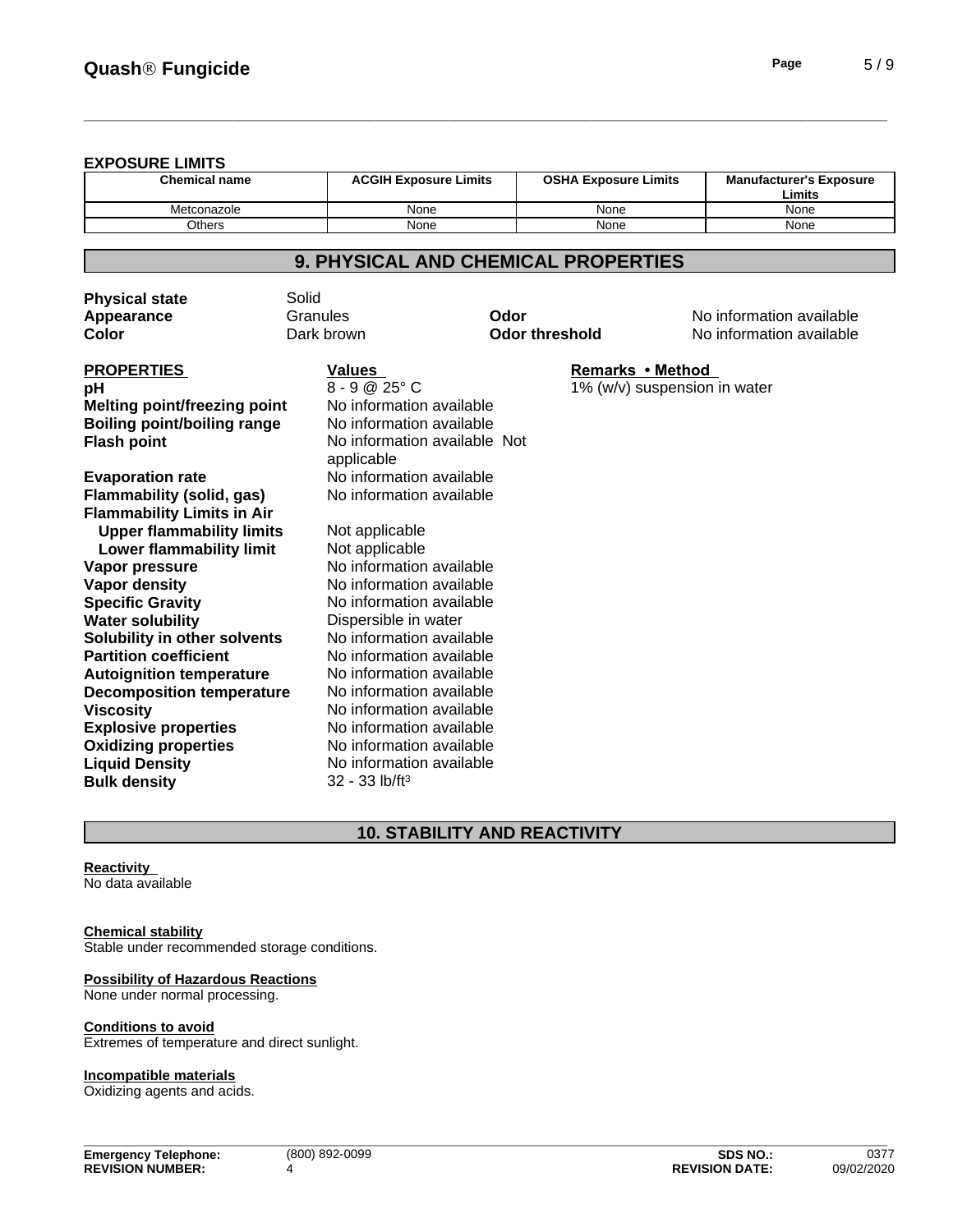# **Hazardous Decomposition Products**

May emit toxic and corrosive fumes under fire conditions: hydrogen chloride (HCl), hydrogen cyanide (HCN), carbon monoxide (CO) and nitrous oxides (NOx).

# **11. TOXICOLOGICAL INFORMATION**

# **ACUTE TOXICITY:**

| Oral Toxicity LD <sub>50</sub> (rats)       | 1,750 mg/kg                   | <b>EPA Tox Category</b> | Ш              |
|---------------------------------------------|-------------------------------|-------------------------|----------------|
| Dermal Toxicity LD <sub>50</sub> (rabbits)  | $> 5,000$ mg/kg               | <b>EPA Tox Category</b> | IV             |
| Inhalation Toxicity LC <sub>50</sub> (rats) | $> 2.27$ mg/L                 | <b>EPA Tox Category</b> | IV             |
| Eye Irritation (rabbits)                    | Moderately irritating         | <b>EPA Tox Category</b> | Ш              |
| Skin Irritation (rabbits)                   | Brief and/or minor irritation | <b>EPA Tox Category</b> | Not applicable |
| Skin Sensitization (guinea pigs)            | Non-sensitizer                | <b>EPA Tox Category</b> | Not applicable |

#### **CARCINOGEN CLASSIFICATION**

| Chemical<br>∣name | <b>IARC Group</b><br>or 2 | <b>OSHA</b><br><b>Select Carcinogens</b> | NT'<br>Carcinoɑen<br>List |
|-------------------|---------------------------|------------------------------------------|---------------------------|
| Metconazole       | Not listed                | Not listed                               | Not listed                |
| Others            | Not<br>* listec           | Not listed                               | Not listec                |

### **TOXICITY OF METCONAZOLE TECHNICAL**

**SUBCHRONIC:** Subchronic (28 to 90 days) studies of Metconazole Fungicide Technical in rodents and dogs reported decreased body weights, fatty vacuolation and hypertrophy of the liver, reduced RBC parameters, increased serum liver enzyme levels, and increased spleen and liver weights. The lowest no-observable-effect level (NOEL) was 2.5 mg/kg/day.

**CHRONIC/CARCINOGENICITY:** In a one-yeardog study, Metconazole Fungicide Technical produced effects on liver histopathology, increase serum liver enzymes and bleeding/irritation in the gastrointestinal tract. The NOEL was 11.1 mg/kg/day. In a 2-year study in rats, Metconazole Fungicide Technical produced histological changes in the liver, kidney and adrenal and possibly leukemia. The NOEL for this study was 4.8 mg/kg/day. In an 18-month mouse study, increased white blood cell count, increased serum liver enzymes increased liver weights, histopathological changes in the liver, spleen and adrenal and increased liver adenomas and adenocarcinomas were observed at doses of 167 mg/kg/d or higher. The NOEL in mice was 4.8 mg/kg/day. The mechanism of liver tumor formation in mice is believed to be not relevant to humans.

**DEVELOPMENTAL TOXICITY:** Maternal and fetal effects were observed in rats and rabbits treated with Metconazole Fungicide Technical during gestation. The NOELs in rats and rabbits are 16 and 20 mg/kg/day, respectively.

**REPRODUCTION:** Metconazole Fungicide Technical was tested in a 2-generation rat reproduction study. At maternally toxic doses effects were noted on estrus cycling, litter size, gestation length and pup body weight. The NOEL was 10.6 mg/kg/day.

**MUTAGENICITY:** Not considered a genotoxic hazard. Negative in gene mutation assays *in vitro*, in *in-vivo/in-vitro* UDS assays, and in *in-vivo* micronucleus assays in mice. Positive in an *in-vitro* chromosome aberration assay in the presence of S-9, but not observed in the *in-vivo* assay.

For a summary of the potential for adverse health effects from exposure to this product, refer to Section 2. For information regarding regulations pertaining to this product, refer to Section 15.

# **12. ECOLOGICAL INFORMATION**

**AVIAN TOXICITY:** Test results for Metconazole technical on avian species include: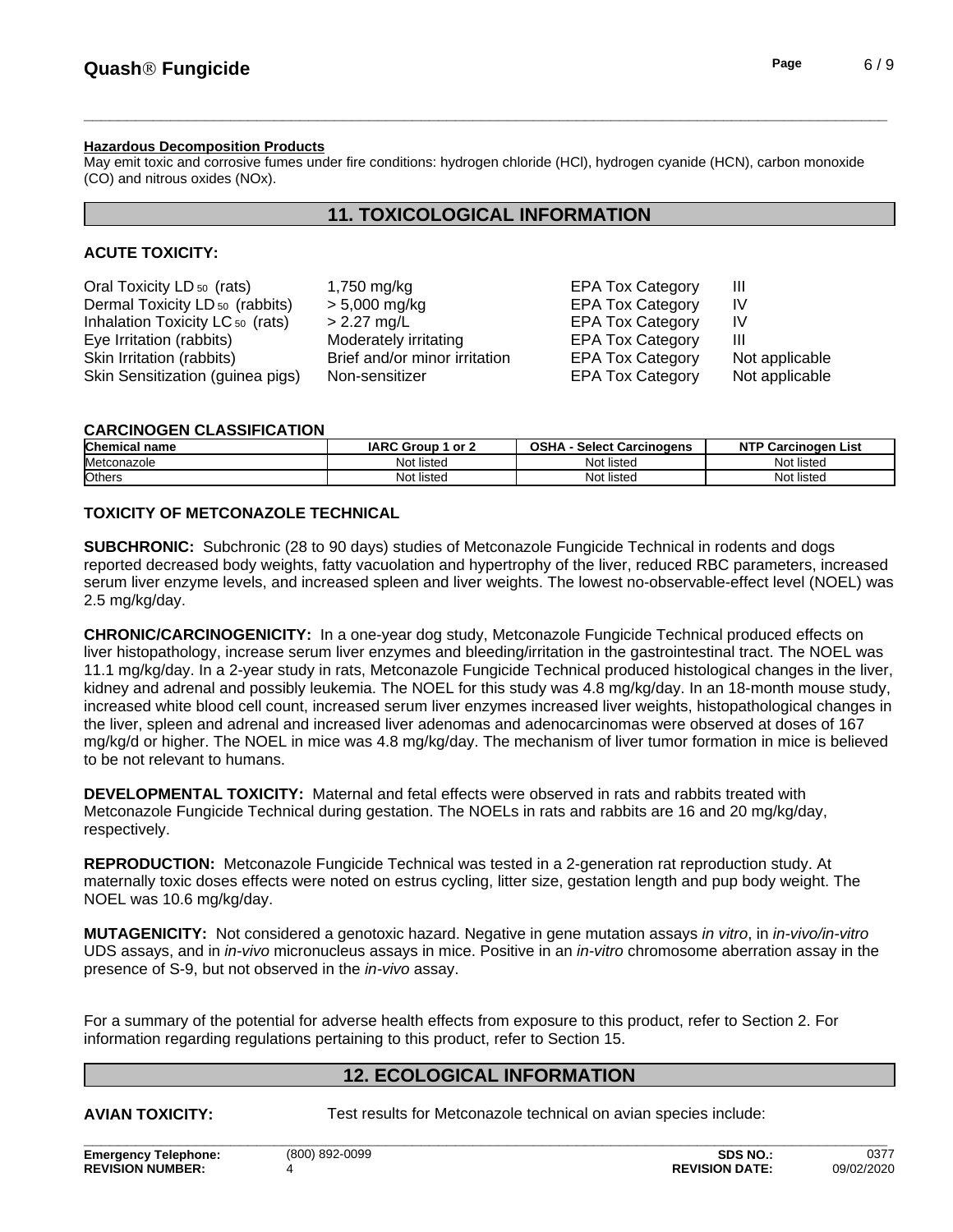| <b>Quash<sup>®</sup> Fungicide</b> |                                                                                                             | Page | 7/9 |
|------------------------------------|-------------------------------------------------------------------------------------------------------------|------|-----|
|                                    |                                                                                                             |      |     |
|                                    | Oral LD <sub>50</sub> bobwhite quail: 875 mg/kg                                                             |      |     |
|                                    | Dietary LC <sub>50</sub> bobwhite quail: 1,057 mg/kg                                                        |      |     |
|                                    | Dietary LC <sub>50</sub> mallard duck: > 5,200 mg/kg                                                        |      |     |
|                                    | <b>AQUATIC ORGANISM TOXICITY:</b> Based upon EPA designation, Metconazole Fungicide Technical is moderately |      |     |
|                                    | toxic to fish and freshwater invertebrates and highly toxic to marine invertebrates.                        |      |     |
|                                    | Test results include:                                                                                       |      |     |

LC<sub>50</sub> (96 hr) Sheepshead Minnow: 6.3 mg/L LC<sup>50</sup> (96 hr) Rainbow Trout: 2.2 mg/L LC<sub>50</sub> (96 hr) Fathead Minnow: 3.9 mg/L LC<sub>50</sub> (48 hr) Daphnia magna: 4.2 mg/L LC<sub>50</sub> (96 hr) Mysid Shrimp: 0.75 mg/L EC<sup>50</sup> (96 hr) Oyster Shell Deposition: 2.3 mg/L EbC<sup>50</sup> (72 hr) Green Algae: 1.7 mg/L ErC<sup>50</sup> (96 hr) Blue-green Algae: > 13 mg/L EC<sup>50</sup> (96 hr) Fresh Water Diatom: 0.0098 mg/L EC<sup>50</sup> (96 hr) Marine Diatom: 1.7 mg/L EbC50 (7 day) Duckweed: 0.051 mg/L

**OTHER NON-TARGET**

**ORGANISM TOXICITY:** The contact LD<sub>50</sub> (96 hr) of Metconazole Fungicide Technical to the honeybee is >90 µg/bee.

#### **OTHER ENVIRONMENTAL INFORMATION:**

This pesticide is toxic to shrimp. Do not apply directly to water, to areas where surface water is present, or to intertidal areas below mean high water mark. Do not contaminate water when cleaning equipment or disposing of equipment wash-waters. See Directions for Use on product label for additional precautions and restrictions. Drift and runoff from treated areas may be hazardous to aquatic organisms in water adjacent to treated areas.

# **13. DISPOSAL CONSIDERATIONS**

#### **END USERS MUST DISPOSE OF ANY UNUSED PRODUCT AS PER THE LABEL RECOMMENDATIONS.**

**PRODUCT DISPOSAL:** Wastes resulting from the use of this product may be disposed of on site or at an approved waste disposal facility.

**CONTAINER DISPOSAL:** Nonrefillable container. Do not reuse or refill this container. Offer for recycling, if available. Clean container promptly after emptying. Triple rinse as follows: Empty the remaining contents into application equipment or a mix tank and drain for 10 seconds after the flow begins to drip. Fill the container  $\frac{1}{4}$  full with water and recap. Shake for 10 seconds. Pour rinsate into application equipment or a mix tank or store rinsate for later use or disposal. Drain for 10 seconds after the flow begins to drip. Repeat this procedure 2 more times.

**DISPOSAL METHODS:** Check government regulations and local authorities for approved disposal of this material. Dispose of in accordance with applicable laws and regulations. Do not contaminate water, food or feed by disposal. Disposal of waste and used containers must be in accordance with applicable Federal, State and local regulations. Do not flush to surface water or sanitary sewer system.

# **14. TRANSPORTATION INFORMATION**

**DOT (ground) SHIPPING NAME:** Not regulated for domestic ground transport by U.S. DOT **EMERGENCY RESPONSE GUIDEBOOK NO.:** Not applicable **\_\_\_\_\_\_\_\_\_\_\_\_\_\_\_\_\_\_\_\_\_\_\_\_\_\_\_\_\_\_\_\_\_\_\_\_\_\_\_\_\_\_\_\_\_\_\_\_\_\_\_\_\_\_\_\_\_\_\_\_\_\_\_\_\_\_\_\_\_\_\_\_\_\_\_\_\_\_\_\_\_\_\_\_\_\_\_\_\_\_\_\_\_**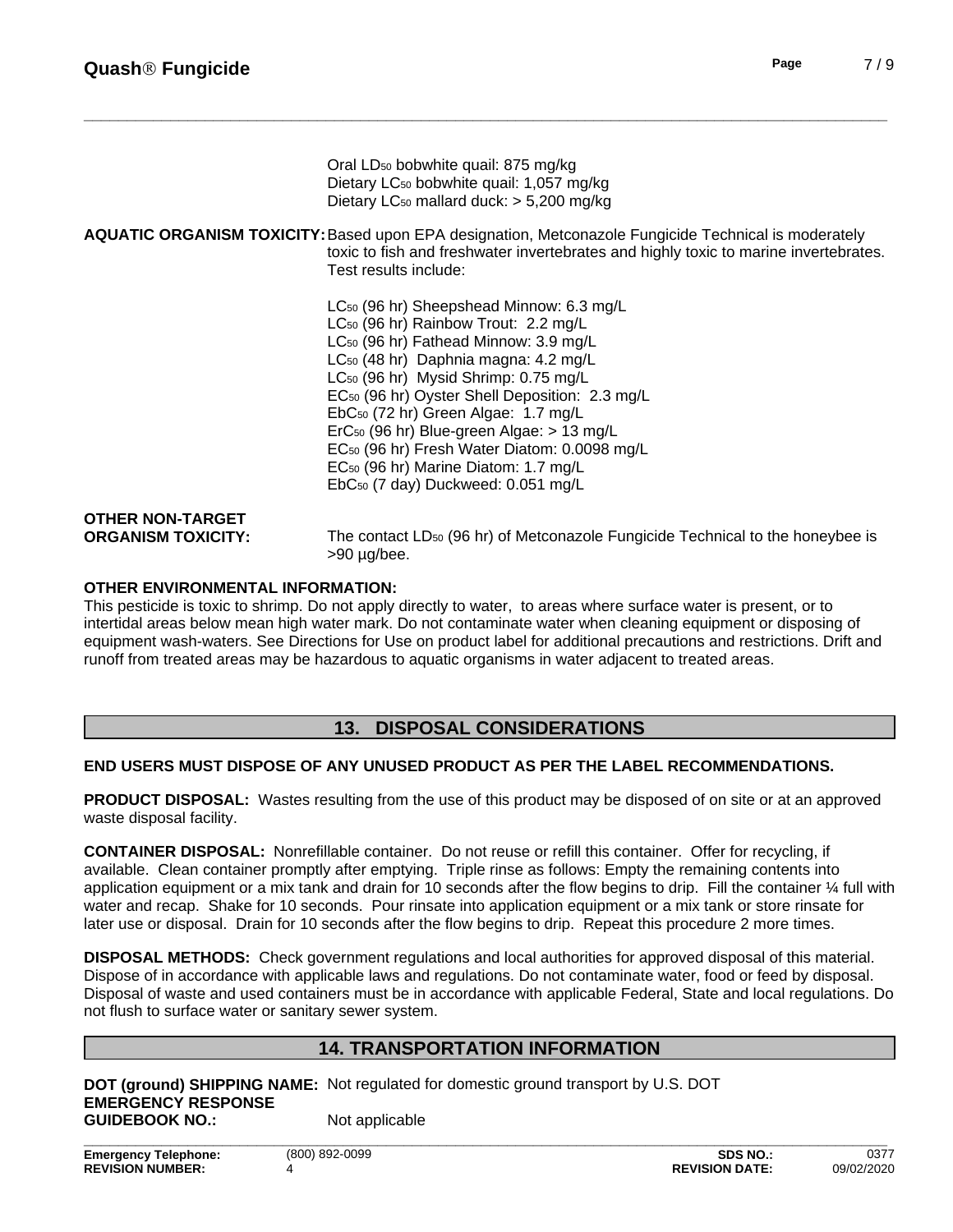|                                 | <b>15. REGULATORY INFORMATION</b>                                                                                                                                                                                |
|---------------------------------|------------------------------------------------------------------------------------------------------------------------------------------------------------------------------------------------------------------|
| <b>EMS NO.:</b>                 | F-A. S-F                                                                                                                                                                                                         |
|                                 | •Single or inner packaging less than 5 L (liquid) or 5 Kg net (solids) excepted from<br>Dangerous Goods regulations - see IMDG 2.10.2.7<br>•For US shipping, Emergency Response Guidebook No. 171                |
| <b>IMDG SHIPPING NAME:</b>      | UN 3077 Environmentally Hazardous Substance, Solid, N.O.S. (Metconazole), 9,<br>III, Marine Pollutant                                                                                                            |
| <b>REMARKS:</b>                 | •Single or inner packaging less than 5 L (liquid) or 5 Kg net (solids) excepted from<br>Dangerous Goods regulations - see IATA Special Provision A197.<br>•For US shipping, Emergency Response Guidebook No. 171 |
| <b>ICAO/IATA SHIPPING NAME:</b> | UN 3077 Environmentally Hazardous Substance, Solid, N.O.S. (Metconazole), 9,<br>III. Marine Pollutant                                                                                                            |

# **EPA-FIFRA LABEL INFORMATION THAT DIFFERS FROM OSHA-GHS REQUIREMENTS:**

Pesticide products in the U.S. are registered by the EPA under FIFRA and are subject to certain labeling requirements under federal pesticide law. These requirements may differ from the classification criteria and hazard information required by OSHA GHS for safety data sheets, and for workplace labels of non-pesticide chemicals. The following is the hazard information as required on the FIFRA pesticide label:

# **EPA FIFRA SIGNAL WORD: CAUTION**

- *•Harmfulifswallowed*
- **Causes moderate eye irritation**
- *•Avoidcontactwitheyesorclothing*
- *•Keepoutofreachofchildren.*

**PESTICIDE REGULATIONS:** All pesticides are governed under FIFRA (Federal Insecticide, Fungicide, and Rodenticide Act). Therefore, the regulations presented below are pertinent only when handled outside of the normal use and applications of pesticides. This includes waste streams resulting from manufacturing/formulation facilities, spills or misuse of products, and storage of large quantities of products containing hazardous or extremely hazardous substances.

**U.S. FEDERAL REGULATIONS:** Ingredients in this product are reviewed against an inclusive list of federal regulations. Therefore, the user should consult appropriate authorities. The federal regulations reviewed include: Clean Water Act, SARA, CERCLA, RCRA, DOT, TSCA and OSHA. If no components or information islisted in the space below this paragraph, then none of the regulations reviewed are applicable.

| SARA (311, 312):  |     |  |
|-------------------|-----|--|
| Immediate Health: | Yes |  |
| Chronic Health:   | N٥  |  |
| Fire:             | N٥  |  |
| Sudden Pressure:  | N٥  |  |
| Reactivity:       | N٥  |  |

**STATE REGULATIONS:** Each state may promulgate standards more stringent than the federal government. This section cannot encompass an inclusive list of all state regulations. Therefore, the user should consult state or local authorities. The state regulations reviewed include: California Proposition 65, California Directors List of Hazardous Substances, Massachusetts Right to Know, Michigan Critical Materials List, New Jersey Right to Know, Pennsylvania